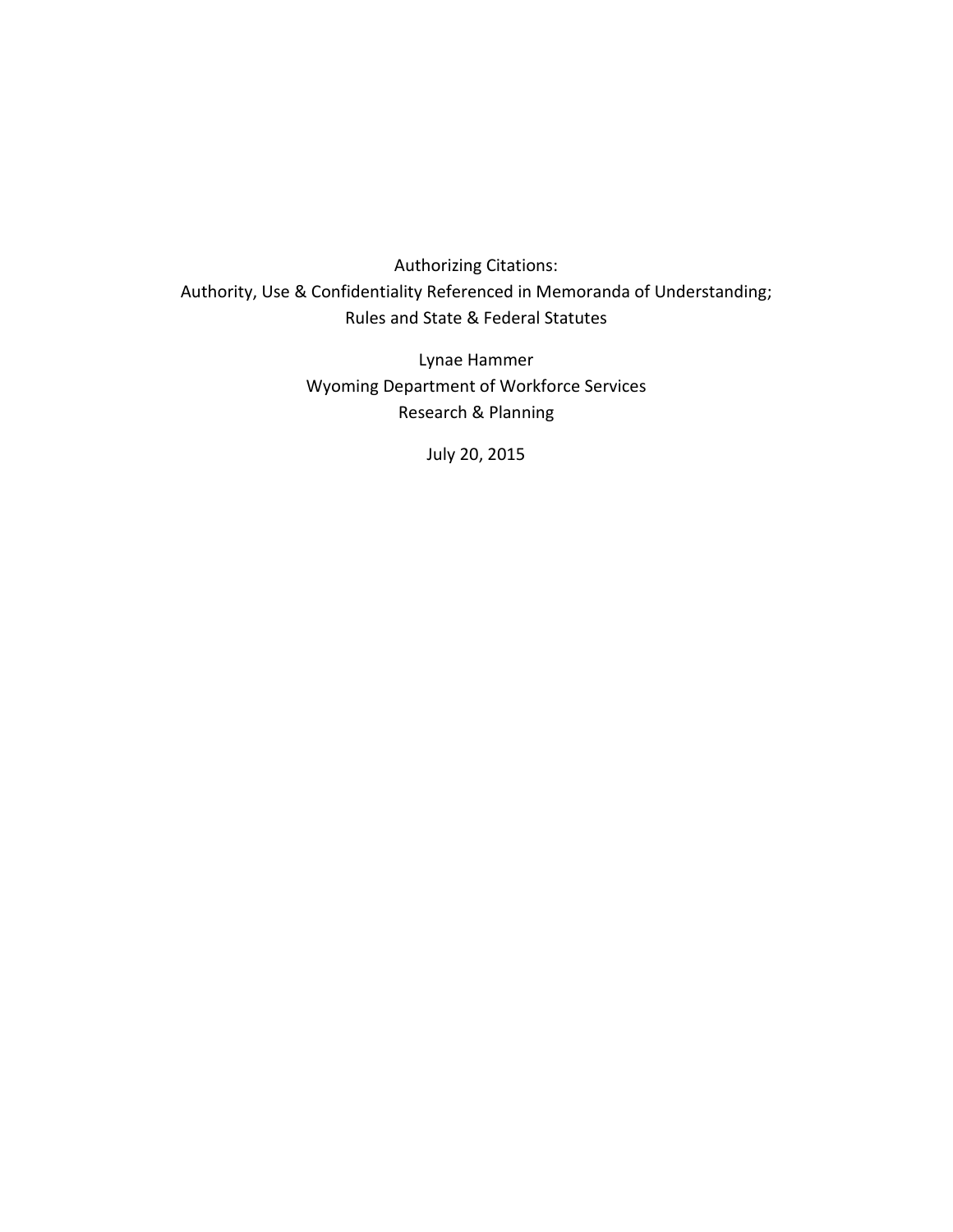| Topic                   | Provisions                                                                                             | Citation          |
|-------------------------|--------------------------------------------------------------------------------------------------------|-------------------|
| Carl D. Perkins Career  | Sec. 118                                                                                               | Public Law 109-   |
| and Technical           | (a) NATIONAL ACTIVITIES.—From funds appropriated under subsection (g), the                             | 270 Sec. 118 and  |
| <b>Education Act of</b> | Secretary, in consultation with appropriate Federal agencies, is authorized-                           | Sec. 124 (c) (15- |
| 2006                    | (1) to provide assistance to an entity to enable the entity-                                           | 17)               |
|                         | (A) to provide technical assistance to State entities designated under                                 |                   |
|                         | subsection (c) to enable the State entities to carry out the activities                                |                   |
|                         | described in such subsection;                                                                          |                   |
|                         | (B) to disseminate information that promotes the replication of high quality                           |                   |
|                         | practices described in subsection (c); and                                                             |                   |
|                         | (C) to develop and disseminate products and services related to the                                    |                   |
|                         | activities described in subsection (c); and                                                            |                   |
|                         | (2) to award grants to States that designate State entities in accordance with                         |                   |
|                         | subsection (c) to enable the State entities to carry out the State level                               |                   |
|                         | activities described in such subsection.                                                               |                   |
|                         | (b) STATE APPLICATION.-                                                                                |                   |
|                         | (1) IN GENERAL.—A jointly designated State entity described in subsection (c)                          |                   |
|                         | that desires to receive a grant under this section shall submit an application                         |                   |
|                         | to the Secretary at the same time the State submits its State plan under                               |                   |
|                         | section 122, in such manner, and accompanied by such additional                                        |                   |
|                         | information, as the Secretary may reasonably require.                                                  |                   |
|                         | (2) CONTENTS.—Each application submitted under paragraph (1) shall include a                           |                   |
|                         | description of how the jointly designated State entity described in subsection                         |                   |
|                         | (c) will provide information based on trends provided pursuant to section 15                           |                   |
|                         | of the Wagner-Peyser Act to inform program development.                                                |                   |
|                         | (c) STATE LEVEL ACTIVITIES. - In order for a State to receive a grant under this                       |                   |
|                         | section, the eligible agency and the Governor of the State shall jointly designate                     |                   |
|                         | an entity in the State-<br>(1) to provide support for career guidance and academic counseling programs |                   |
|                         | designed to promote improved career and education decision making by                                   |                   |
|                         | students (and parents, as appropriate) regarding education (including                                  |                   |
|                         | postsecondary education) and training options and preparations for high                                |                   |
|                         | skill, high wage, or high demand occupations and non-traditional fields;                               |                   |
|                         | (2) to make available to students, parents, teachers, administrators, faculty,                         |                   |
|                         | and career guidance and academic counselors, and to improve                                            |                   |
|                         | accessibility with respect to, information and planning resources that                                 |                   |
|                         | relate academic and career and technical educational preparation to                                    |                   |
|                         | career goals and expectations;                                                                         |                   |
|                         | (3) to provide academic and career and technical education teachers, faculty,                          |                   |
|                         | administrators, and career guidance and academic counselors with the                                   |                   |
|                         | knowledge, skills, and occupational information needed to assist parents                               |                   |
|                         | and students, especially special populations, with career exploration,                                 |                   |
|                         | educational opportunities, education financing, and exposure to high skill,                            |                   |
|                         | high wage, or high demand occupations and non-traditional fields,                                      |                   |
|                         | including occupations and fields requiring a baccalaureate degree;                                     |                   |
|                         | (4) to assist appropriate State entities in tailoring career related educational                       |                   |
|                         | resources and training for use by such entities, including information on                              |                   |
|                         | high skill, high wage, or high demand occupations in current or emerging                               |                   |
|                         | professions and on career ladder information;                                                          |                   |
|                         | (5) to improve coordination and communication among administrators and                                 |                   |
|                         | planners of programs authorized by this Act and by section 15 of the                                   |                   |
|                         | Wagner-Peyser Act at the Federal, State, and local levels to ensure                                    |                   |
|                         |                                                                                                        |                   |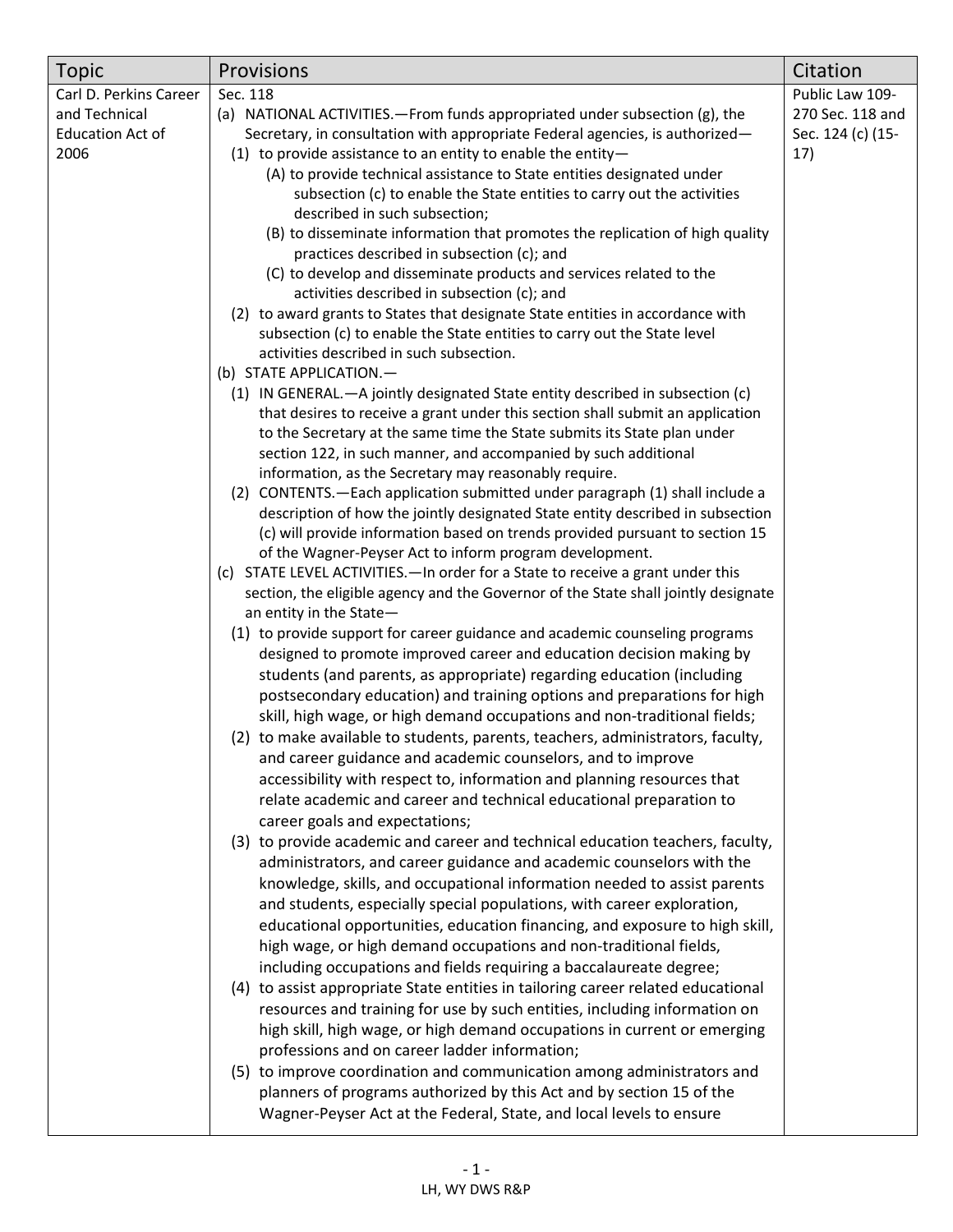| <b>Topic</b>            | Provisions                                                                                                                                | Citation          |
|-------------------------|-------------------------------------------------------------------------------------------------------------------------------------------|-------------------|
| Carl D. Perkins Career  | nonduplication of efforts and the appropriate use of shared information                                                                   | Public Law 109-   |
| and Technical           | and data;                                                                                                                                 | 270 Sec. 118 and  |
| <b>Education Act of</b> | (6) to provide ongoing means for customers, such as students and parents, to                                                              | Sec. 124 (c) (15- |
| 2006                    | provide comments and feedback on products and services and to update                                                                      | 17)               |
|                         | resources, as appropriate, to better meet customer requirements; and                                                                      |                   |
|                         | (7) to provide readily available occupational information such as-                                                                        |                   |
|                         | (A) information relative to employment sectors;                                                                                           |                   |
|                         | (B) information on occupation supply and demand; and                                                                                      |                   |
|                         | (C) other information provided pursuant to section 15 of the Wagner-                                                                      |                   |
|                         | Peyser Act as the jointly designated State entity considers relevant.                                                                     |                   |
|                         | (d) NONDUPLICATION.-                                                                                                                      |                   |
|                         | (1) WAGNER-PEYSER ACT. - The jointly designated State entity described                                                                    |                   |
|                         | under subsection (c) may use funds provided under subsection (a)(2) to                                                                    |                   |
|                         | supplement activities under section 15 of the Wagner-Peyser Act to the                                                                    |                   |
|                         | extent such activities do not duplicate activities assisted under such                                                                    |                   |
|                         | section.                                                                                                                                  |                   |
|                         | (2) PUBLIC LAW 105-220. - None of the functions and activities assisted                                                                   |                   |
|                         | under this section shall duplicate the functions and activities carried out                                                               |                   |
|                         | under Public Law 105-220.                                                                                                                 |                   |
|                         | (e) FUNDING RULE. - Of the amounts appropriated to carry out this section, the                                                            |                   |
|                         | Federal entity designated under subsection (a) shall use-                                                                                 |                   |
|                         | (1) not less than 85 percent to carry out subsection (c); and                                                                             |                   |
|                         | (2) not more than 15 percent to carry out subsection (a).                                                                                 |                   |
|                         | (f) REPORT.—The Secretary, in consultation with appropriate Federal agencies,                                                             |                   |
|                         | shall prepare and submit to the appropriate committees of Congress, an annual                                                             |                   |
|                         | report that includes-                                                                                                                     |                   |
|                         | (1) a description of activities assisted under this section during the prior program                                                      |                   |
|                         | year;                                                                                                                                     |                   |
|                         | (2) a description of the specific products and services assisted under this section<br>that were delivered in the prior program year; and |                   |
|                         | (3) an assessment of the extent to which States have effectively coordinated                                                              |                   |
|                         | activities assisted under this section with activities authorized under section                                                           |                   |
|                         | 15 of the Wagner-Peyser Act.                                                                                                              |                   |
|                         | (g) AUTHORIZATION OF APPROPRIATIONS. - There are authorized to be                                                                         |                   |
|                         | appropriated to carry out this section such sums as may be necessary for each                                                             |                   |
|                         | of the fiscal years 2007 through 2012.                                                                                                    |                   |
|                         |                                                                                                                                           |                   |
|                         | Sec. 124                                                                                                                                  |                   |
|                         | (15) developing and enhancing data systems to collect and analyze data on                                                                 |                   |
|                         | secondary and postsecondary academic and employment outcomes;                                                                             |                   |
|                         | (16) improving-                                                                                                                           |                   |
|                         | (A) the recruitment and retention of career and technical education                                                                       |                   |
|                         | teachers, faculty, administrators, and career guidance and academic                                                                       |                   |
|                         | counselors, including individuals in groups underrepresented in the                                                                       |                   |
|                         | teaching profession; and                                                                                                                  |                   |
|                         | (B) the transition to teaching from business and industry, including small                                                                |                   |
|                         | business; and                                                                                                                             |                   |
|                         | (17) support for occupational and employment information resources, such<br>as those described in section 118.                            |                   |
|                         |                                                                                                                                           |                   |
|                         |                                                                                                                                           |                   |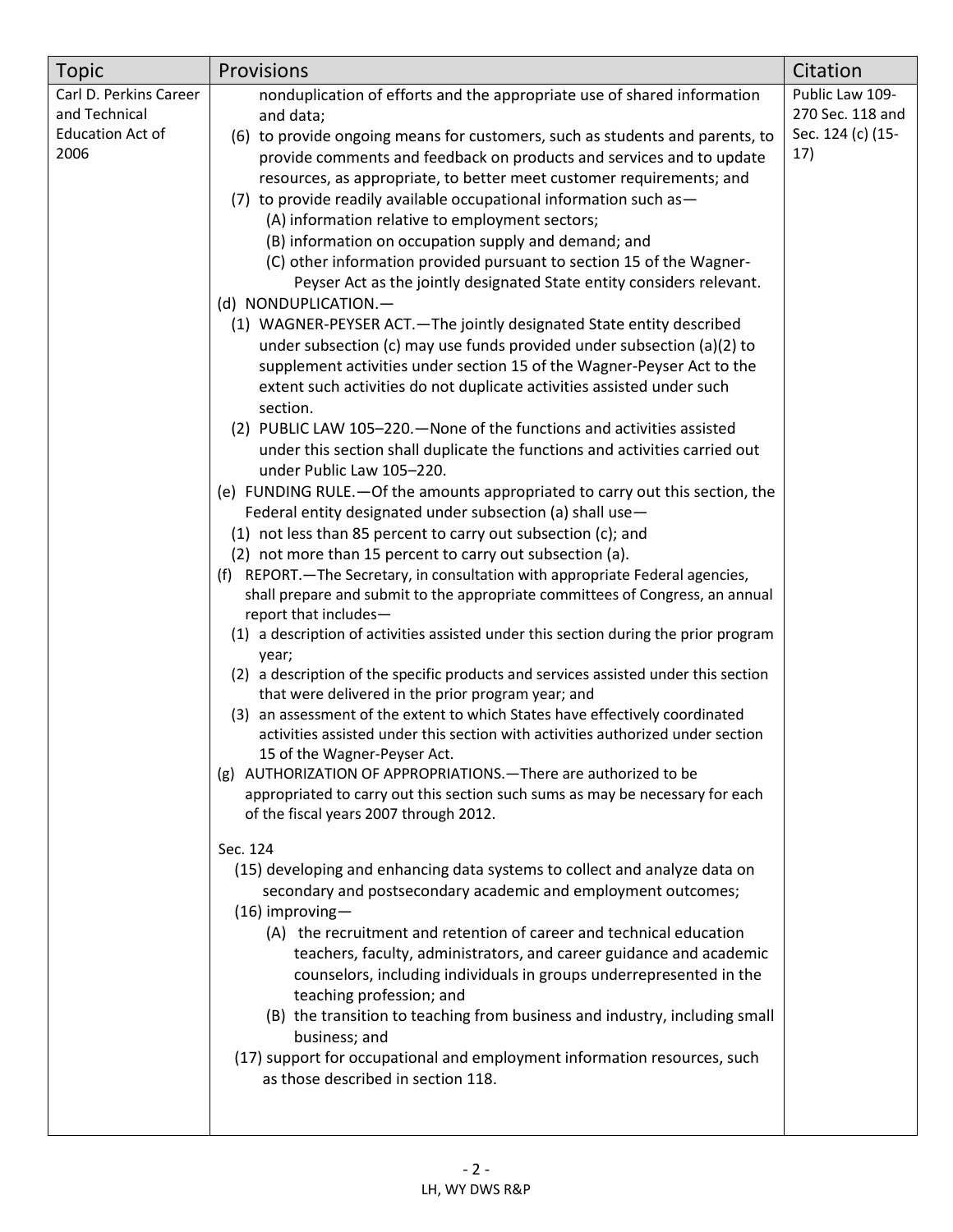| <b>Topic</b>          | Provisions                                                                                                                                                             | Citation         |
|-----------------------|------------------------------------------------------------------------------------------------------------------------------------------------------------------------|------------------|
| <b>School Finance</b> | For the period commencing July 1, 2008, and ending June 30, 2010, one<br>(a)                                                                                           | Session Laws of  |
| Amendments;           | hundred thirty-five thousand dollars (\$135,000.00) is appropriated from the                                                                                           | Wyoming 2008,    |
| Hathaway Student      | school foundation program account to the department of education to conduct                                                                                            | Chapter 95,      |
| Scholarship           | a study of the long term effects of the Hathaway student scholarship program                                                                                           | Section 9        |
| Longitudinal Study    | on students in Wyoming high schools. Using a random sampling of students                                                                                               |                  |
|                       | beginning grade nine (9), the study shall track the following three (3) student<br>cohorts for at least ten (10) years after high school graduation:                   |                  |
|                       | A cohort group comprised of students beginning grade nine (9) in the<br>(i)                                                                                            |                  |
|                       | school year immediately preceding the school year in which the Hathaway                                                                                                |                  |
|                       | student scholarship program was implemented;                                                                                                                           |                  |
|                       | (ii) A cohort group comprised of students beginning grade nine (9) in the                                                                                              |                  |
|                       | school year in the first or second school year following the initial school                                                                                            |                  |
|                       | year in which the Hathaway student scholarship program was                                                                                                             |                  |
|                       | implemented; and                                                                                                                                                       |                  |
|                       | (iii) A cohort group comprised of students beginning grade nine (9) in the first                                                                                       |                  |
|                       | or second school year following the initial school year in which the entire                                                                                            |                  |
|                       | success curriculum was implemented pursuant to W.S. 21-16-1307.                                                                                                        |                  |
|                       | (b) The size of the sampling under subsection (a) of this section shall be sufficiently<br>large to enable a statistically significant sample size. Individual student |                  |
|                       | information used within the study under this section shall be confidential and                                                                                         |                  |
|                       | the department shall ensure appropriate student confidentiality measures are                                                                                           |                  |
|                       | incorporated in the conduct of the study.                                                                                                                              |                  |
|                       | Tracking of students shall not include the use of a social security number<br>(c)                                                                                      |                  |
|                       | without the written permission of the student or his parent or legal guardian if                                                                                       |                  |
|                       | the student is under the age of majority. The student, or his parent or legal                                                                                          |                  |
|                       | guardian if the student is under the age of majority, may withdraw permission                                                                                          |                  |
|                       | to use his social security number by providing written notice to the department                                                                                        |                  |
|                       | of education.<br>(d) Factors to be tracked and information gathered for the study shall include but                                                                    |                  |
|                       | not be limited to:                                                                                                                                                     |                  |
|                       | Academic achievement;<br>(i)                                                                                                                                           |                  |
|                       | (ii) The Hathaway student scholarship level received by the student, either                                                                                            |                  |
|                       | honor, performance, opportunity or career;                                                                                                                             |                  |
|                       | (iii) Drop-out, GED and graduation rates in pertinent high schools, colleges and<br>universities;                                                                      |                  |
|                       | (iv) The extent of remedial courses taken at the post-secondary education                                                                                              |                  |
|                       | level;                                                                                                                                                                 |                  |
|                       | (v) The length of time enrolled and attending post-secondary education                                                                                                 |                  |
|                       | programs prior to obtaining a community college certificate or degree or a                                                                                             |                  |
|                       | university degree;                                                                                                                                                     |                  |
|                       | (vi) Attendance at a post-secondary education institution located outside                                                                                              |                  |
|                       | Wyoming; and                                                                                                                                                           |                  |
|                       | (vii) Employment, location of employment and earnings level after leaving a<br>post-secondary education program at a college or the university.                        |                  |
|                       | (e) On or before October 1 of each year in which the study is conducted, the                                                                                           |                  |
|                       | department shall submit study progress reports to the joint education interim                                                                                          |                  |
|                       | committee.                                                                                                                                                             |                  |
| Consolidated          | (D) \$6,475,000 for the Workforce Data Quality Initiative, under the authority of                                                                                      | PL 112-74,       |
| Appropriations Act,   | section 171(c)(2) of the WIA, which shall be available for the period July 1, 2012                                                                                     | Division F(3)(D) |
| 2012; Authority to    | through June 30, 2013, and which shall not be subject to the requirements of                                                                                           | as amended by    |
| collect data under    |                                                                                                                                                                        | PL 112-175       |
| the WDQI Grant        | section 171(c)(4)(D).                                                                                                                                                  |                  |
|                       |                                                                                                                                                                        |                  |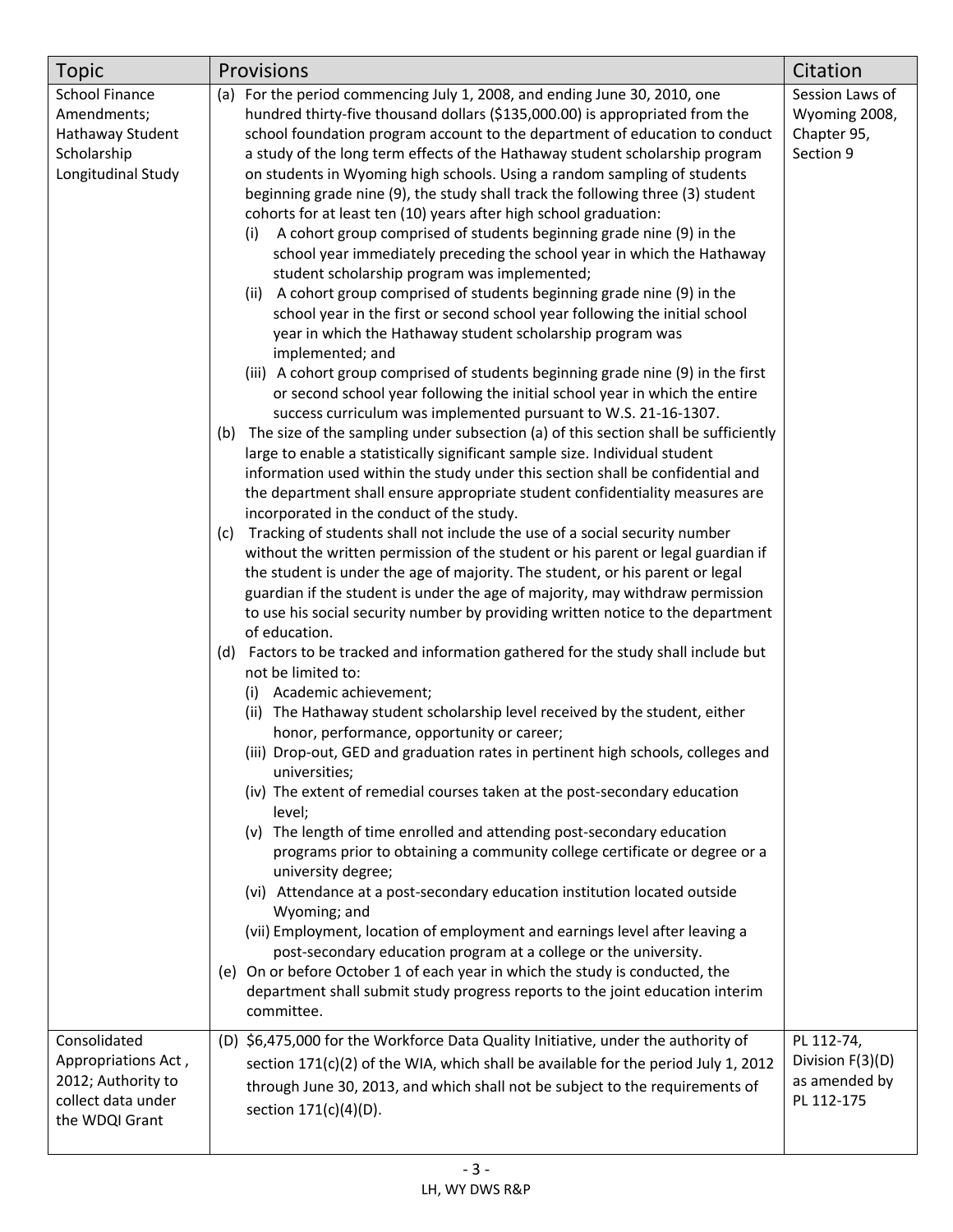| Topic                   | Provisions                                                                                                                                      | Citation         |
|-------------------------|-------------------------------------------------------------------------------------------------------------------------------------------------|------------------|
| Employment              | (a) SYSTEM CONTENT.-                                                                                                                            | 29 USC § 49/-2   |
| Statistics; Analysis of | IN GENERAL. - The Secretary, in accordance with the provisions of this<br>(1)                                                                   | $(a)(1)$ & $(e)$ |
| the labor market;       | section, shall oversee the development, maintenance, and continuous                                                                             |                  |
| Collection of data      | improvement of a nationwide employment statistics system of employment                                                                          |                  |
| under Workforce         | statistics that includes-                                                                                                                       |                  |
| Investment Act; State   | (A) statistical data from cooperative statistical survey and projection programs                                                                |                  |
| Responsibilities and    | and data from administrative reporting systems that, taken together,                                                                            |                  |
| <b>Duties</b>           | enumerate, estimate, and project employment opportunities and                                                                                   |                  |
|                         | conditions at national, State, and local levels in a timely manner, including                                                                   |                  |
|                         | statistics on-                                                                                                                                  |                  |
|                         | employment and unemployment status of national, State, and local<br>(i)                                                                         |                  |
|                         | populations, including self-employed, part-time, and seasonal workers;                                                                          |                  |
|                         | industrial distribution of occupations, as well as current and projected<br>(ii)                                                                |                  |
|                         | employment opportunities, wages, benefits (where data is available),                                                                            |                  |
|                         | and skill trends by occupation and industry, with particular attention                                                                          |                  |
|                         | paid to State and local conditions;                                                                                                             |                  |
|                         | (iii) the incidence of, industrial and geographical location of, and number                                                                     |                  |
|                         | of workers displaced by, permanent layoffs and plant closings; and                                                                              |                  |
|                         | (iv) employment and earnings information maintained in a longitudinal                                                                           |                  |
|                         | manner to be used for research and program evaluation;                                                                                          |                  |
|                         | (B) information on State and local employment opportunities, and other<br>appropriate statistical data related to labor market dynamics, which- |                  |
|                         | shall be current and comprehensive;<br>(i)                                                                                                      |                  |
|                         | shall meet the needs identified through the consultations described in<br>(ii)                                                                  |                  |
|                         | subparagraphs (A) and (B) of subsection (e)(2); and                                                                                             |                  |
|                         | (iii) shall meet the needs for the information identified in section 134(d);                                                                    |                  |
|                         | (C) technical standards (which the Secretary shall publish annually) for data                                                                   |                  |
|                         | and information described in subparagraphs (A) and (B) that, at a                                                                               |                  |
|                         | minimum, meet the criteria of chapter 35 of title 44, United States Code;                                                                       |                  |
|                         | (D) procedures to ensure compatibility and additivity of the data and                                                                           |                  |
|                         | information described in subparagraphs (A) and (B) from national, State,                                                                        |                  |
|                         | and local levels;                                                                                                                               |                  |
|                         | (E) procedures to support standardization and aggregation of data from                                                                          |                  |
|                         | administrative reporting systems described in subparagraph (A) of                                                                               |                  |
|                         | employment-related programs;                                                                                                                    |                  |
|                         | (F) analysis of data and information described in subparagraphs (A) and (B) for<br>uses such $as-$                                              |                  |
|                         | national, State, and local policymaking;<br>(i)                                                                                                 |                  |
|                         | implementation of Federal policies (including allocation formulas);<br>(ii)                                                                     |                  |
|                         | (iii) program planning and evaluation; and                                                                                                      |                  |
|                         | (iv) researching labor market dynamics;                                                                                                         |                  |
|                         | (G) wide dissemination of such data, information, and analysis in a user-                                                                       |                  |
|                         | friendly manner and voluntary technical standards for dissemination                                                                             |                  |
|                         | mechanisms; and                                                                                                                                 |                  |
|                         | (H) programs of-                                                                                                                                |                  |
|                         | training for effective data dissemination;<br>(i)                                                                                               |                  |
|                         | research and demonstration;<br>(ii)                                                                                                             |                  |
|                         | (iii) and programs and technical assistance.                                                                                                    |                  |
|                         | (e) State responsibilities                                                                                                                      |                  |
|                         |                                                                                                                                                 |                  |
|                         | (1) Designation of State agency<br>In order to receive Federal financial assistance under this section, the                                     |                  |
|                         | Governor of a State shall-                                                                                                                      |                  |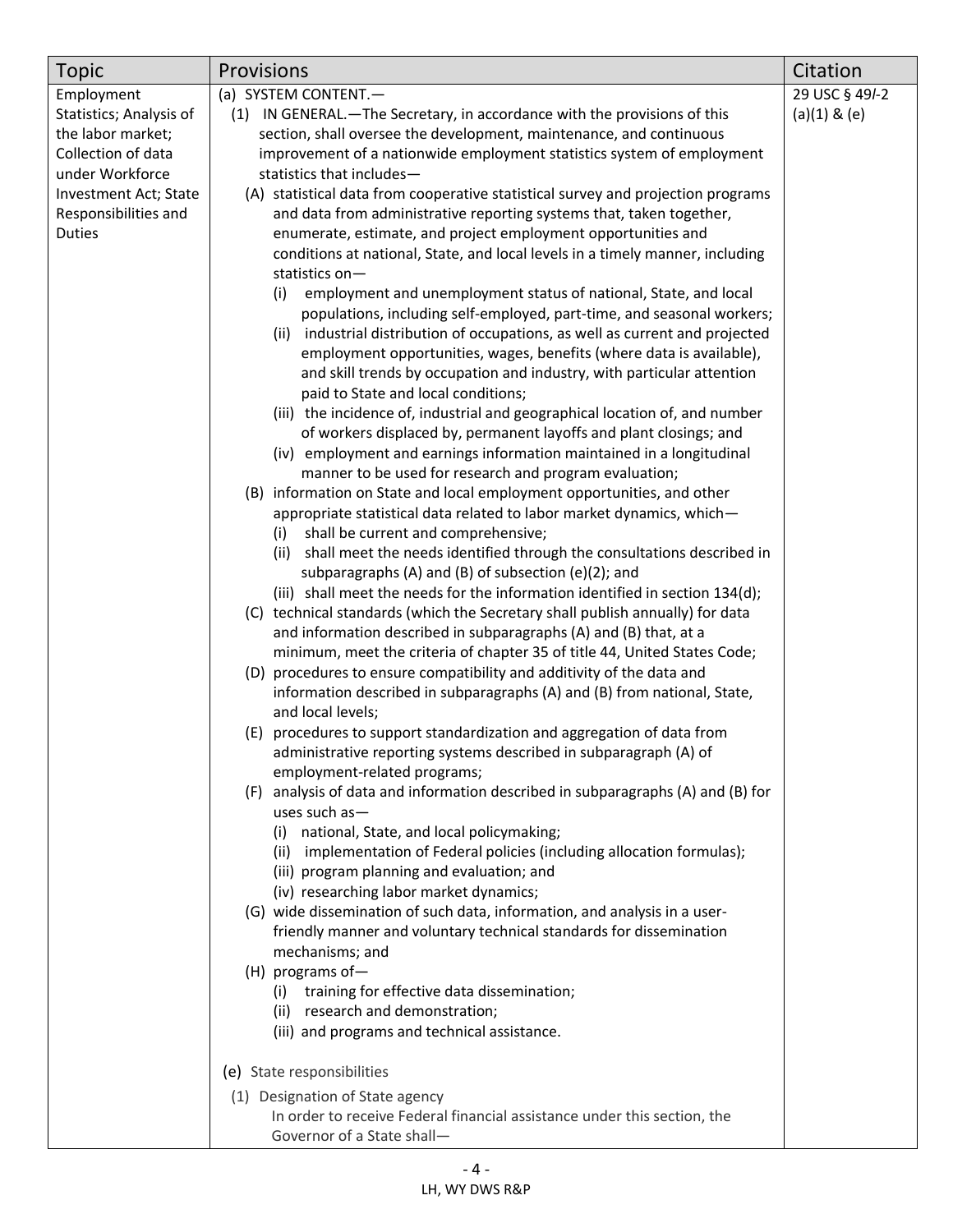| Topic                   | <b>Provisions</b>                                                                                                                                | Citation         |
|-------------------------|--------------------------------------------------------------------------------------------------------------------------------------------------|------------------|
| Employment              | (A) designate a single State agency to be responsible for the management of                                                                      | 29 USC § 49/-2   |
| Statistics; Analysis of | the portions of the employment statistics system described in subsection                                                                         | $(a)(1)$ & $(e)$ |
| the labor market;       | (a) of this section that comprise a statewide employment statistics system                                                                       |                  |
| Collection of data      | and for the State's participation in the development of the annual plan; and                                                                     |                  |
| under Workforce         | (B) establish a process for the oversight of such system.                                                                                        |                  |
| Investment Act; State   | (2) Duties                                                                                                                                       |                  |
| Responsibilities and    | In order to receive Federal financial assistance under this section, the State                                                                   |                  |
| <b>Duties</b>           | agency shall-                                                                                                                                    |                  |
|                         | (A) consult with State and local employers, participants, and local workforce                                                                    |                  |
|                         | investment boards about the labor market relevance of the data to be                                                                             |                  |
|                         | collected and disseminated through the statewide employment statistics                                                                           |                  |
|                         | system;                                                                                                                                          |                  |
|                         | (B) consult with State educational agencies and local educational agencies                                                                       |                  |
|                         | concerning the provision of employment statistics in order to meet the                                                                           |                  |
|                         | needs of secondary school and postsecondary school students who seek                                                                             |                  |
|                         | such information;                                                                                                                                |                  |
|                         | (C) collect and disseminate for the system, on behalf of the State and localities                                                                |                  |
|                         | in the State, the information and data described in subparagraphs (A) and                                                                        |                  |
|                         | (B) of subsection (a)(1) of this section;                                                                                                        |                  |
|                         | (D) maintain and continuously improve the statewide employment statistics                                                                        |                  |
|                         | system in accordance with this section;                                                                                                          |                  |
|                         | (E) perform contract and grant responsibilities for data collection, analysis, and                                                               |                  |
|                         | dissemination for such system;                                                                                                                   |                  |
|                         | (F) conduct such other data collection, analysis, and dissemination activities as                                                                |                  |
|                         | will ensure an effective statewide employment statistics system;                                                                                 |                  |
|                         | (G) actively seek the participation of other State and local agencies in data                                                                    |                  |
|                         | collection, analysis, and dissemination activities in order to ensure                                                                            |                  |
|                         | complementarity, compatibility, and usefulness of data;                                                                                          |                  |
|                         | (H) participate in the development of the annual plan described in subsection                                                                    |                  |
|                         | (c) of this section; and                                                                                                                         |                  |
|                         | utilize the quarterly records described in section 136(f)(2) of the Workforce<br>(1)                                                             |                  |
|                         | Investment Act of 1998 [29 U.S.C. 2871(f)(2)] to assist the State and other<br>States in measuring State progress on State performance measures. |                  |
| Performance             | (e) EVALUATION OF STATE PROGRAMS.-                                                                                                               | 29 USC § 2871(e) |
| Accountability          | (1) IN GENERAL. - Using funds made available under this subtitle, the State, in                                                                  |                  |
| System; Evaluation of   | coordination with local boards in the State, shall conduct ongoing evaluation                                                                    |                  |
| workforce               | studies of workforce investment activities carried out in the State under this                                                                   |                  |
| development             | subtitle in order to promote, establish, implement, and utilize methods for                                                                      |                  |
| programs                | continuously improving the activities in order to achieve high-level                                                                             |                  |
|                         | performance within, and high-level outcomes from, the statewide workforce                                                                        |                  |
|                         | investment system. To the maximum extent practicable, the State shall                                                                            |                  |
|                         | coordinate the evaluations with the evaluations provided for by the Secretary                                                                    |                  |
|                         | under section 172.                                                                                                                               |                  |
|                         | (2) DESIGN.-The evaluation studies conducted under this subsection shall be                                                                      |                  |
|                         | designed in conjunction with the State board and local boards and shall                                                                          |                  |
|                         | include analysis of customer feedback and outcome and process measures in                                                                        |                  |
|                         | the statewide workforce investment system. The studies may include use of                                                                        |                  |
|                         | control groups.                                                                                                                                  |                  |
|                         | (3) RESULTS. - The State shall periodically prepare and submit to the State board,                                                               |                  |
|                         | and local boards in the State, reports containing the results of evaluation                                                                      |                  |
|                         | studies conducted under this subsection, to promote the efficiency and                                                                           |                  |
|                         | effectiveness of the statewide workforce investment system in improving                                                                          |                  |
|                         | employability for jobseekers and competitiveness for employers.                                                                                  |                  |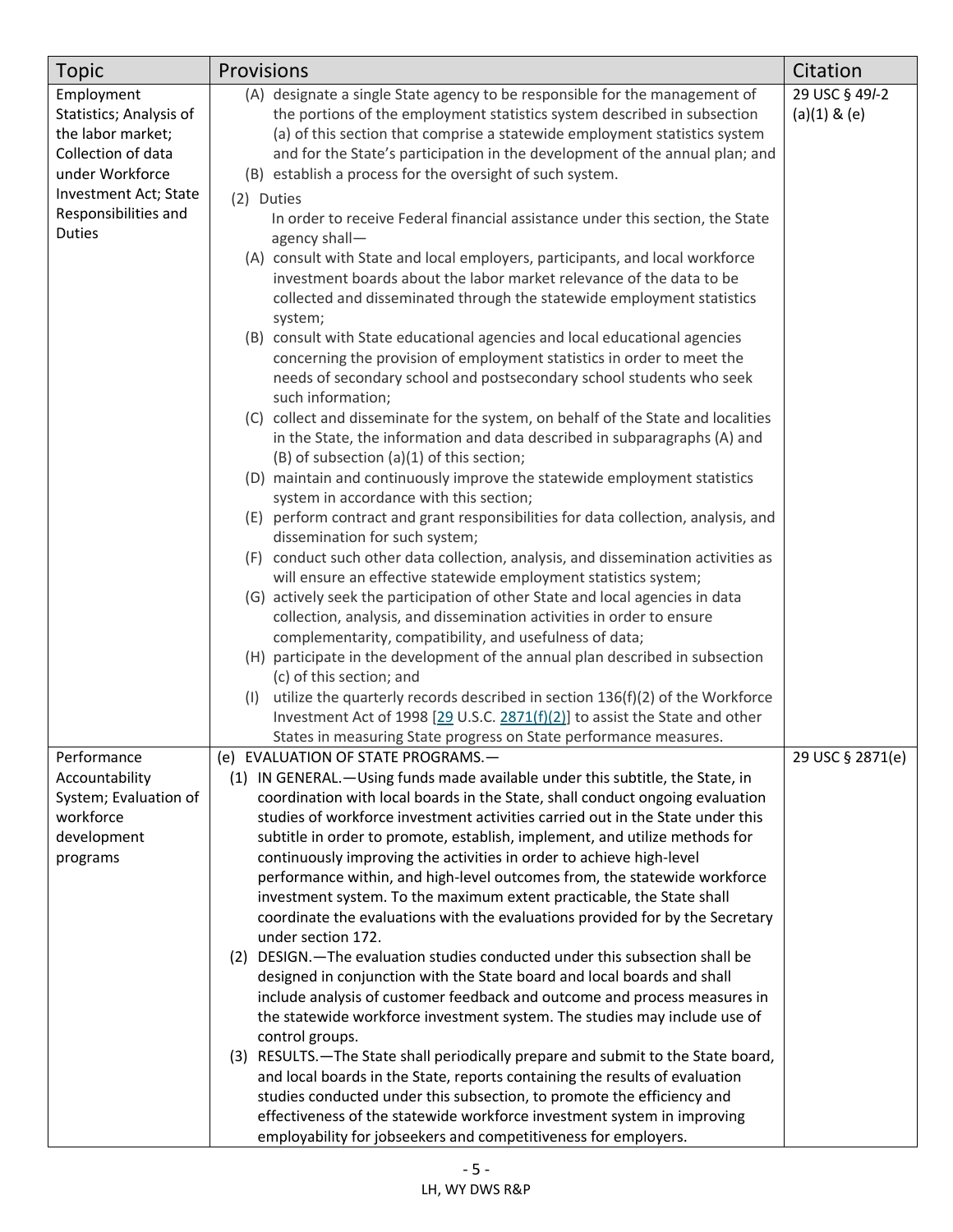| <b>Topic</b>          | Provisions                                                                                                                      | Citation    |
|-----------------------|---------------------------------------------------------------------------------------------------------------------------------|-------------|
| Health Insurance      | (i) Standard: Uses and disclosures for research purposes-                                                                       | 45 CFR Part |
| Portability and       | (1) Permitted uses and disclosures. A covered entity may use or disclose protected                                              | 164.512(i)  |
| Accountability Act of | health information for research, regardless of the source of funding of the                                                     |             |
| 1996(HIPAA);          | research, provided that:                                                                                                        |             |
| Regulations for the   | (i) Board approval of a waiver of authorization. The covered entity obtains                                                     |             |
| use and disclosure of | documentation that an alteration to or waiver, in whole or in part, of the                                                      |             |
| Protected Health      | individual authorization required by § 164.508 for use or disclosure of protected                                               |             |
| Information(PHI) for  | health information has been approved by either:                                                                                 |             |
| research purposes     | (A) An Institutional Review Board (IRB), established in accordance with 7 CFR                                                   |             |
|                       | lc.107, 10 CFR 745.107, CFR 1230.107, 15 CFR 27.107, CFR 1028.107, 21                                                           |             |
|                       | CFR56.107, CFR 225.107, 24 CFR 60.107, CFR 46.107, 32 CFR 219.107, CFR                                                          |             |
|                       | 97.107, 38 CFR 16.107, CFR 26.107, 45 CFR 46.107, CFR 690.107, or 49 CFR                                                        |             |
|                       | 11.107; or                                                                                                                      |             |
|                       | (B) A privacy board that:                                                                                                       |             |
|                       | (1) Has members with varying backgrounds and appropriate professional                                                           |             |
|                       | competency as necessary to review the effect of the research protocol on                                                        |             |
|                       | the individual's privacy rights and related interests;                                                                          |             |
|                       | (2) Includes at least one member who is not affiliated with the covered                                                         |             |
|                       | entity, not affiliated with any entity conducting or sponsoring the                                                             |             |
|                       | research, and not related to any person who is affiliated with any of such                                                      |             |
|                       | entities; and                                                                                                                   |             |
|                       | (3) Does not have any member participating in a review of any project in                                                        |             |
|                       | which the member has a conflict of interest.                                                                                    |             |
|                       | (ii) Reviews preparatory to research. The covered entity obtains from the                                                       |             |
|                       | researcher representations that:                                                                                                |             |
|                       | (A) Use or disclosure is sought solely to review protected health information as                                                |             |
|                       | necessary to prepare a research protocol or for similar purposes preparatory                                                    |             |
|                       | to research;                                                                                                                    |             |
|                       | (B) No protected health information is to be removed from the covered entity                                                    |             |
|                       | by the researcher in the course of the review; and<br>(C) The protected health information for which use or access is sought is |             |
|                       | necessary for the research purposes.                                                                                            |             |
|                       | (2) Documentation of waiver approval. For a use or disclosure to be permitted                                                   |             |
|                       | based on documentation of approval of an alteration or waiver, under paragraph                                                  |             |
|                       | (i)(1)(i) of this section, the documentation must include all of the following:                                                 |             |
|                       | (i) Identification and date of action. A statement identifying the IRB or privacy                                               |             |
|                       | board and the date on which the alteration or waiver of authorization was                                                       |             |
|                       | approved;                                                                                                                       |             |
|                       | (ii) Waiver criteria. A statement that the IRB or privacy board has determined                                                  |             |
|                       | that the alteration or waiver, in whole or in part, of authorization satisfies the                                              |             |
|                       | following criteria:                                                                                                             |             |
|                       | (A) The use or disclosure of protected health information involves no more                                                      |             |
|                       | than a minimal risk to the privacy of individuals, based on, at least, the                                                      |             |
|                       | presence of the following elements;                                                                                             |             |
|                       | (1) An adequate plan to protect the identifiers from improper use and                                                           |             |
|                       | disclosure;                                                                                                                     |             |
|                       | (2) An adequate plan to destroy the identifiers at the earliest opportunity                                                     |             |
|                       | consistent with conduct of the research, unless there is a health or                                                            |             |
|                       | research justification for retaining the identifiers or such retention is                                                       |             |
|                       | otherwise required by law; and                                                                                                  |             |
|                       | (3) Adequate written assurances that the protected health information will                                                      |             |
|                       | not be reused or disclosed to any other person or entity, except as                                                             |             |
|                       | required by law, for authorized oversight of the research study, or for                                                         |             |
|                       |                                                                                                                                 |             |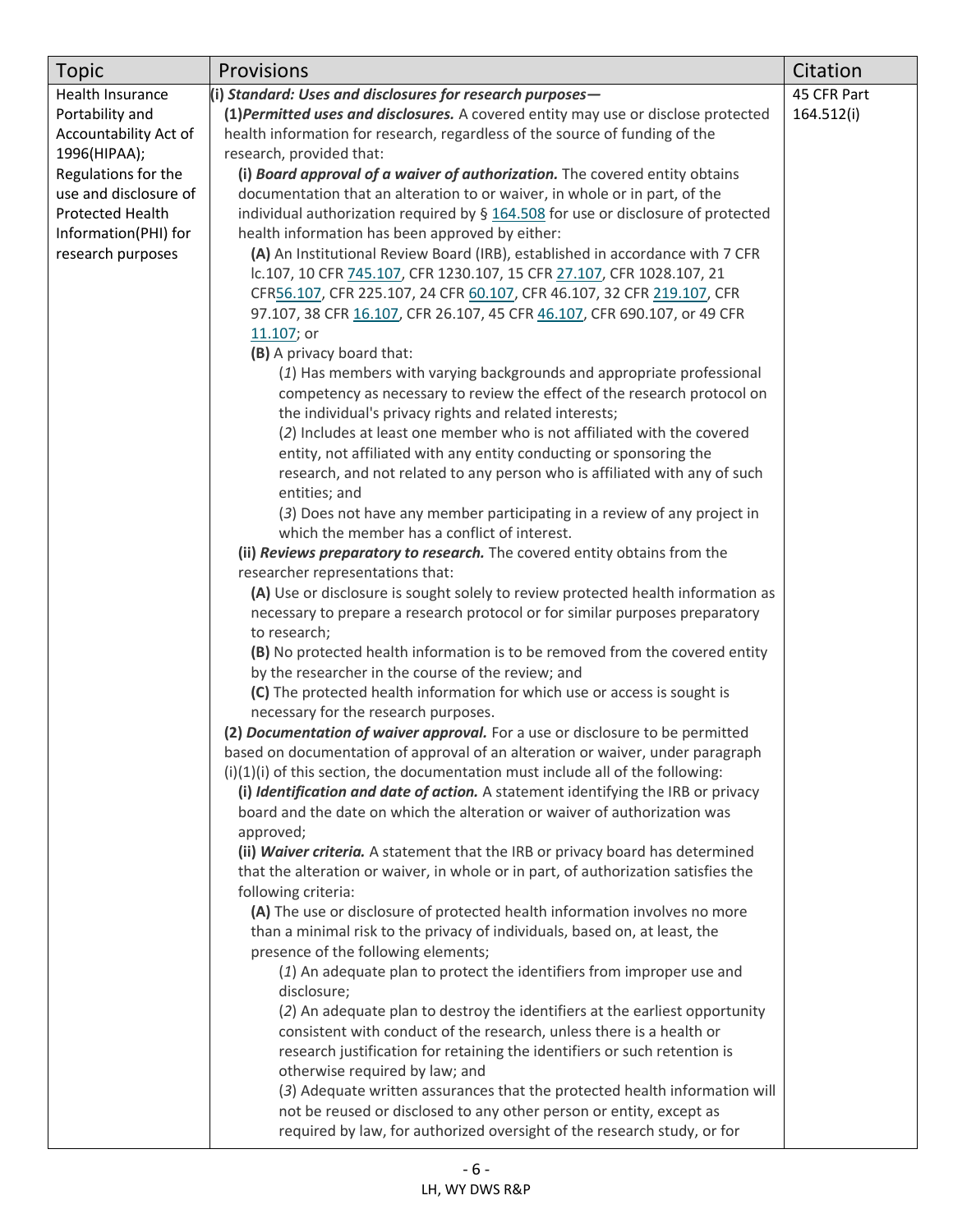| <b>Topic</b>            | Provisions                                                                                                                     | Citation         |
|-------------------------|--------------------------------------------------------------------------------------------------------------------------------|------------------|
| Health Insurance        | other research for which the use or disclosure of protected health                                                             | 45 CFR Part      |
| Portability and         | information would be permitted by this subpart;                                                                                | 164.512(i)       |
| Accountability Act of   | (B) The research could not practicably be conducted without the waiver or                                                      |                  |
| 1996(HIPAA);            | alteration; and                                                                                                                |                  |
| Regulations for the     | (C) The research could not practicably be conducted without access to and use                                                  |                  |
| use and disclosure of   | of the protected health information.                                                                                           |                  |
| <b>Protected Health</b> | (iii) Protected health information needed. A brief description of the protected                                                |                  |
| Information(PHI) for    | health information for which use or access has been determined to be necessary                                                 |                  |
| research purposes       | by the IRB or privacy board has determined, pursuant to paragraph (i)(2)(ii)(C) of<br>this section;                            |                  |
|                         | (iv) Review and approval procedures. A statement that the alteration or waiver                                                 |                  |
|                         | of authorization has been reviewed and approved under either normal or                                                         |                  |
|                         | expedited review procedures, as follows:                                                                                       |                  |
|                         | (A) An IRB must follow the requirements of the Common Rule, including the                                                      |                  |
|                         | normal review procedures (7 CFR 1c.108(b), CFR 745.108(b), 14 CFR                                                              |                  |
|                         | 1230.108(b), CFR 27.108(b), 16 CFR 1028.108(b), CFR 56.108(b), 22 CFR                                                          |                  |
|                         | 225.108(b), CFR 60.108(b), 28 CFR 46.108(b), CFR 219.108(b), 34 CFR                                                            |                  |
|                         | 97.108(b), CFR 16.108(b), 40 CFR 26.108(b), CFR 46.108(b), 45 CFR 690.108(b),                                                  |                  |
|                         | or 49 CFR 11.108(b)) or the expedited review procedures (7 CFR 1c.110, CFR                                                     |                  |
|                         | 745.110, 14 CFR 1230.110, CFR 27.110, 16 CFR 1028.110, CFR 56.110, 22 CFR                                                      |                  |
|                         | 225.110, CFR 60.110, 28 CFR 46.110, CFR 219.110, 34 CFR 97.110, CFR 16.110,                                                    |                  |
|                         | 40 CFR 26.110, CFR 46.110, 45 CFR 690.110, or 49 CFR 11.110);                                                                  |                  |
|                         | (B) A privacy board must review the proposed research at convened meetings                                                     |                  |
|                         | at which a majority of the privacy board members are present, including at                                                     |                  |
|                         | least one member who satisfies the criterion stated in paragraph $(i)(1)(i)(B)(2)$                                             |                  |
|                         | of this section, and the alteration or waiver of authorization must be approved                                                |                  |
|                         | by the majority of the privacy board members present at the meeting, unless                                                    |                  |
|                         | the privacy board elects to use an expedited review procedure in accordance<br>with paragraph $(i)(2)(iv)(C)$ of this section; |                  |
|                         | (C) A privacy board may use an expedited review procedure if the research                                                      |                  |
|                         | involves no more than minimal risk to the privacy of the individuals who are                                                   |                  |
|                         | the subject of the protected health information for which use or disclosure is                                                 |                  |
|                         | being sought. If the privacy board elects to use an expedited review                                                           |                  |
|                         | procedure, the review and approval of the alteration or waiver of                                                              |                  |
|                         | authorization may be carried out by the chair of the privacy board, or by one                                                  |                  |
|                         | or more members of the privacy board as designated by the chair; and                                                           |                  |
|                         | (v) Required signature. The documentation of the alteration or waiver of                                                       |                  |
|                         | authorization must be signed by the chair or other member, as designated by the                                                |                  |
|                         | chair, of the IRB or the privacy board, as applicable.                                                                         |                  |
| The Workforce           | A) In General-No officer or employee of the Federal Government or agent of the                                                 | 29 USC 49I-2 (2) |
| Investment Act of       | Federal Government may-                                                                                                        | (A)              |
| 1998; Information to    | (i) use any submission that is furnished for exclusively statistical purposes under                                            |                  |
| be confidential         | the provisions of this section for any purpose other than the statistical purposes                                             |                  |
|                         | for which the submission is furnished;                                                                                         |                  |
|                         | (ii) make any publication or media transmittal of the data contained in the                                                    |                  |
|                         | submission described in clause (i) that permits information concerning individual                                              |                  |
|                         | subjects to be reasonably inferred by either direct or indirect means; or                                                      |                  |
|                         | (iii) permit anyone other than a sworn officer, employee, or agent of any Federal                                              |                  |
|                         | department or agency, or a contractor (including an employee of a contractor) of                                               |                  |
|                         | such department or agency, to examine an individual submission described in                                                    |                  |
|                         | clause (i);                                                                                                                    |                  |
|                         | without the consent of the individual, agency, or other person who is the subject of                                           |                  |
|                         | the submission or provides that submission.                                                                                    |                  |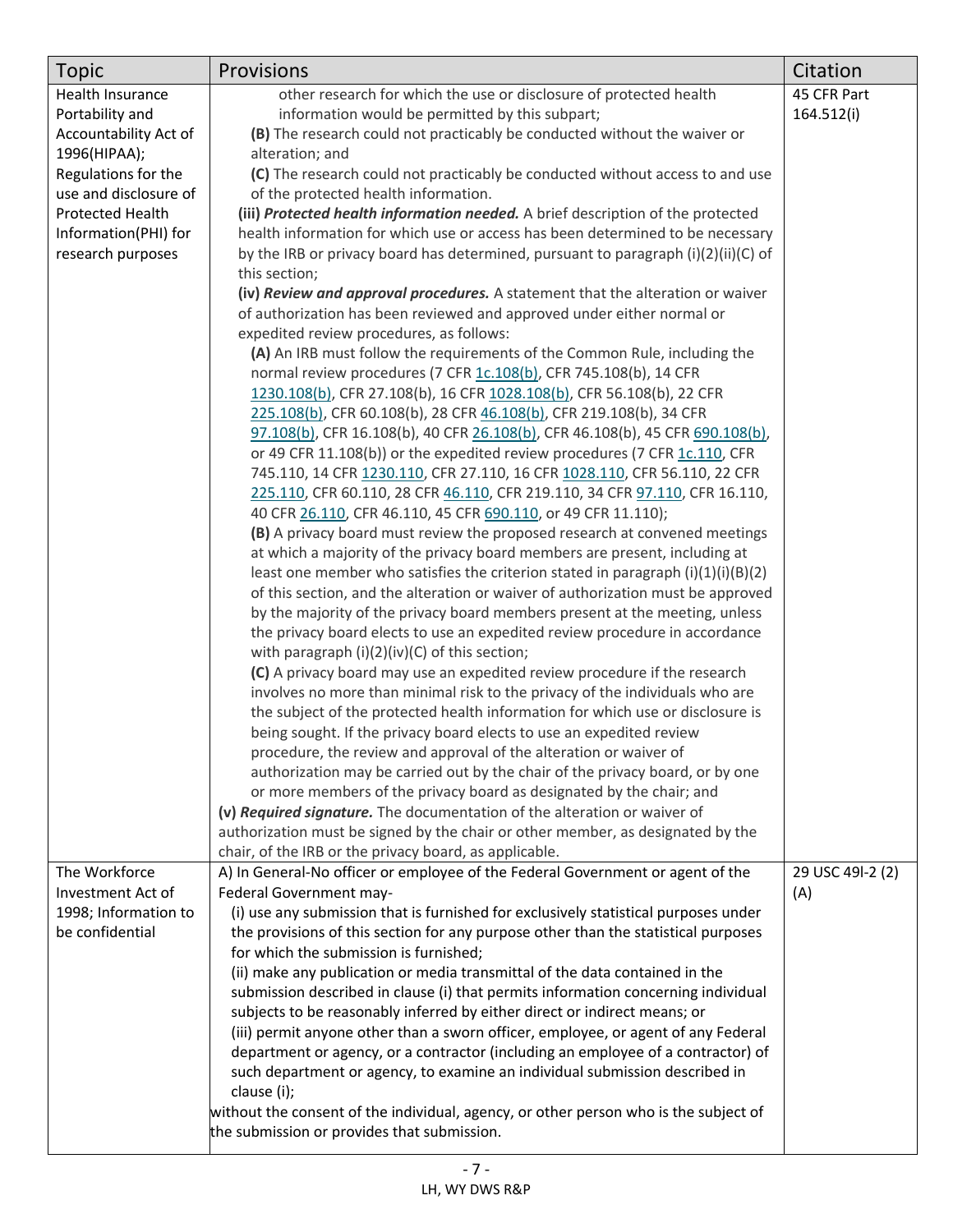| Topic                         | Provisions                                                                               | Citation        |
|-------------------------------|------------------------------------------------------------------------------------------|-----------------|
| <b>Privacy Protection</b>     | (a) CONDITIONS OF DISCLOSURE.—No agency shall disclose any record which is               | 5 USC § 552a    |
| Act of 1974 as                | contained in a system of records by any means of communication to any person,            |                 |
| amended by the                | or to another agency, except pursuant to a written request by, or with the prior         |                 |
| <b>Computer Matching</b>      | written consent of, the individual to whom the record pertains, unless disclosure        |                 |
| and Privacy                   | of the record would be-                                                                  |                 |
| Protection Act of             | (1) to those officers and employees of the agency which maintains the record             |                 |
| 1988; Data collected          | who have a need for the record in the performance of their duties;                       |                 |
| may not be disclosed          | required under section 552 of this title;<br>(2)                                         |                 |
| by the agency                 | for a routine use as defined in subsection (a)(7) of this section and described<br>(3)   |                 |
|                               | under subsection (e)(4)(D) of this section;                                              |                 |
|                               | (4) to the Bureau of the Census for purposes of planning or carrying out a census        |                 |
|                               | or survey or related activity pursuant to the provisions of title 13;                    |                 |
|                               | (5) to a recipient who has provided the agency with advance adequate written             |                 |
|                               | assurance that the record will be used solely as a statistical research or               |                 |
|                               | reporting record, and the record is to be transferred in a form that is not              |                 |
|                               | individually identifiable;                                                               |                 |
|                               | (6) to the National Archives and Records Administration as a record which has            |                 |
|                               | sufficient historical or other value to warrant its continued preservation by the        |                 |
|                               | United States Government, or for evaluation by the Archivist of the United               |                 |
|                               | States or the designee of the Archivist to determine whether the record has              |                 |
|                               | such value;                                                                              |                 |
|                               | to another agency or to an instrumentality of any governmental jurisdiction<br>(7)       |                 |
|                               | within or under the control of the United States for a civil or criminal law             |                 |
|                               | enforcement activity if the activity is authorized by law, and if the head of the        |                 |
|                               | agency or instrumentality has made a written request to the agency which                 |                 |
|                               | maintains the record specifying the particular portion desired and the law               |                 |
|                               | enforcement activity for which the record is sought;                                     |                 |
|                               | to a person pursuant to a showing of compelling circumstances affecting the<br>(8)       |                 |
|                               | health or safety of an individual if upon such disclosure notification is                |                 |
|                               | transmitted to the last known address of such individual;                                |                 |
|                               | to either House of Congress, or, to the extent of matter within its jurisdiction,<br>(9) |                 |
|                               | any committee or subcommittee thereof, any joint committee of Congress or                |                 |
|                               | subcommittee of any such joint committee;                                                |                 |
|                               | (10) to the Comptroller General, or any of his authorized representatives, in the        |                 |
|                               | course of the performance of the duties of the Government Accountability                 |                 |
|                               | Office;                                                                                  |                 |
|                               | (11) pursuant to the order of a court of competent jurisdiction; or                      |                 |
|                               | (12) to a consumer reporting agency in accordance with section 3711(e) of title 31.      |                 |
| Confidential                  | (a) USE OF STATISTICAL DATA OR INFORMATION. - Data or information acquired               | Public Law 107- |
| Information                   | by an agency under a pledge of confidentiality and for exclusively statistical           | 347 §512(a-b)   |
| Protection and                | purposes shall be used by officers, employees, or agents of the agency                   |                 |
| <b>Statistical Efficiency</b> | exclusively for statistical purposes.                                                    |                 |
| Act (CIPSEA);                 | DISCLOSURE OF STATISTICAL DATA OR INFORMATION.-<br>(b)                                   |                 |
| Limitations on Use            | (1) Data or information acquired by an agency under a pledge of                          |                 |
| and Disclosure of             | confidentiality for exclusively statistical purposes shall not be disclosed by           |                 |
| Data and                      | an agency in identifiable form, for any use other than an exclusively                    |                 |
| Information; Data             | statistical purpose, except with the informed consent of the respondent.                 |                 |
| may only be used for          | (2) A disclosure pursuant to paragraph (1) is authorized only when the head              |                 |
| statistical purposes          | of the agency approves such disclosure and the disclosure is not                         |                 |
| and may not be                | prohibited by any other law.                                                             |                 |
| disclosed in                  | (3) This section does not restrict or diminish any confidentiality protections in        |                 |
| identifiable form             | law that otherwise apply to data or information acquired by an agency                    |                 |
|                               | under a pledge of confidentiality for exclusively statistical purposes.                  |                 |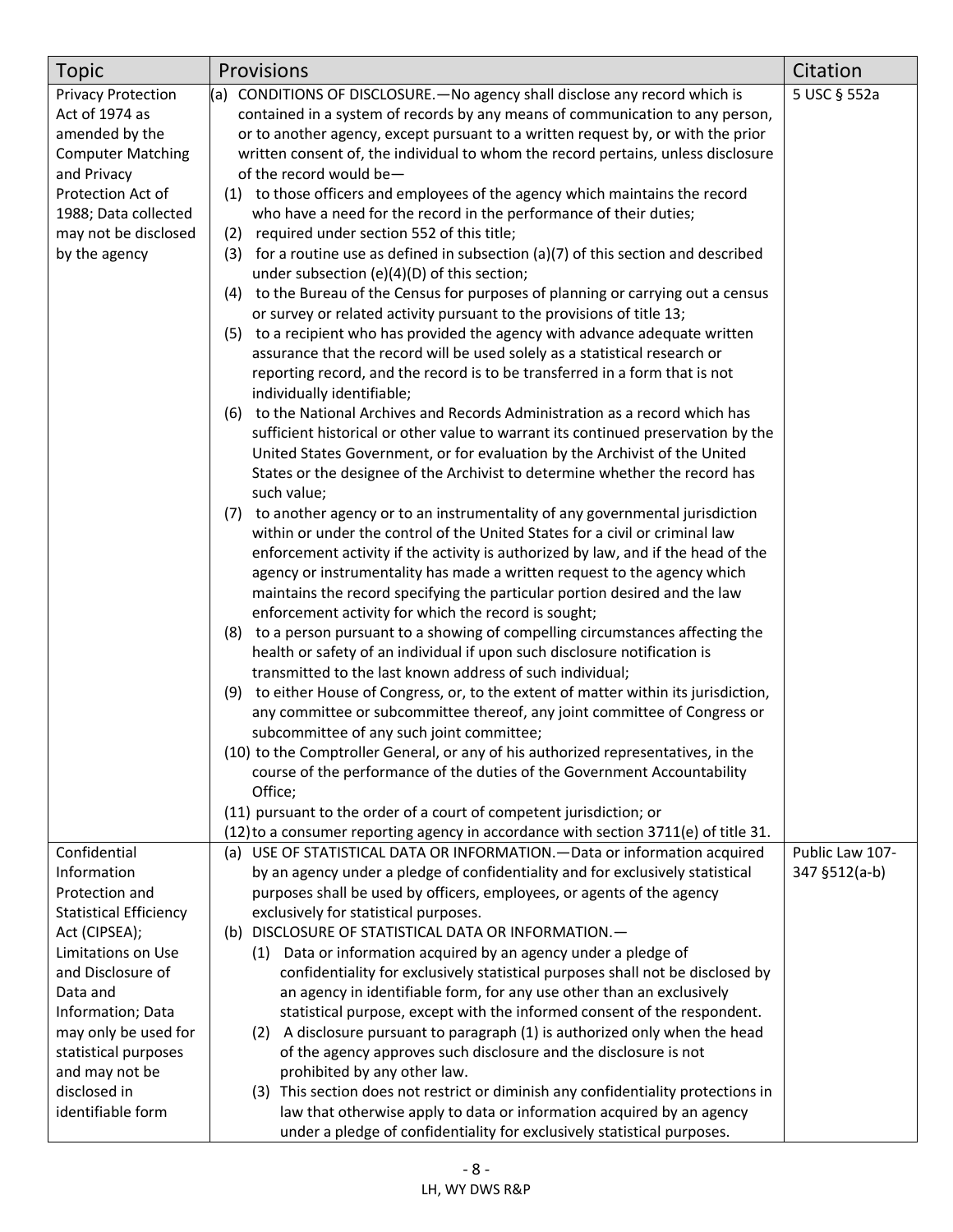| <b>Topic</b>                                                                             | Provisions                                                                                                                                                                                                                                                                                                                                                                                                                                                                                                                                                                                                                                                                                                                                                                                                                                                                                                                                                                                                                                                                                                                                                                                                                                                                                                                                                                                                                                                                                      | Citation                     |
|------------------------------------------------------------------------------------------|-------------------------------------------------------------------------------------------------------------------------------------------------------------------------------------------------------------------------------------------------------------------------------------------------------------------------------------------------------------------------------------------------------------------------------------------------------------------------------------------------------------------------------------------------------------------------------------------------------------------------------------------------------------------------------------------------------------------------------------------------------------------------------------------------------------------------------------------------------------------------------------------------------------------------------------------------------------------------------------------------------------------------------------------------------------------------------------------------------------------------------------------------------------------------------------------------------------------------------------------------------------------------------------------------------------------------------------------------------------------------------------------------------------------------------------------------------------------------------------------------|------------------------------|
| Unemployment<br>Compensation<br>Confidentiality and<br>Disclosure<br>Requirements        | 603.4 What is the confidentiality requirement of Federal UC law?<br>(a) Statute. Section 303(a)(1) of the SSA (42 U.S.C. 503(a)(1)) provides that, for the<br>purposes of certification of payment of granted funds to a State under Section<br>302(a) (42 U.S.C. 502(a)), State law must include provision for such methods of<br>administration as are found by the Secretary of Labor to be reasonably calculated<br>to insure full payment of unemployment compensation when due.<br>(b) Interpretation. The Department of Labor interprets Section 303(a)(1), SSA, to<br>mean that "methods of administration" that are reasonably calculated to insure<br>the full payment of UC when due must include provision for maintaining the<br>confidentiality of any UC information which reveals the name or any identifying<br>particular about any individual or any past or present employer or employing unit,<br>or which could foreseeably be combined with other publicly available information<br>to reveal any such particulars, and must include provision for barring the<br>disclosure of any such information, except as provided in this part.<br>(c) Application. Each State law must contain provisions that are interpreted and<br>applied consistently with the interpretation in paragraph (b) of this section and                                                                                                                                                          | 20 CFR 603.4                 |
|                                                                                          | with this subpart, and must provide penalties for any disclosure of confidential UC<br>information that is inconsistent with any provision of this subpart.                                                                                                                                                                                                                                                                                                                                                                                                                                                                                                                                                                                                                                                                                                                                                                                                                                                                                                                                                                                                                                                                                                                                                                                                                                                                                                                                     |                              |
| Under what<br>conditions is prior<br>consent not required<br>to disclose<br>information? | (iii) An educational agency or institution may disclose personally identifiable<br>information under paragraph (a)(6)(i) of this section, and a State or local<br>educational authority or agency headed by an official listed in paragraph (a)(3)<br>of this section may redisclose personally identifiable information under<br>paragraph (a)(6)(i) and (a)(6)(ii) of this section, only if $-$<br>(C) The educational agency or institution or the State or local educational<br>authority or agency headed by an official listed in paragraph (a)(3) of this<br>section enters into a written agreement with the organization that-<br>Specifies the purpose, scope, and duration of the study or studies and<br>1.<br>the information to be disclosed;<br>Requires the organization to use personally identifiable information<br>2.<br>from education records only to meet the purpose or purposes of the<br>study as stated in the written agreement;<br>3. Requires the organization to conduct the study in a manner that does<br>not permit personal identification of parents and students, as defined in<br>this part, by anyone other than representatives of the organization with<br>legitimate interests; and<br>4. Requires the organization to destroy all personally identifiable<br>information when the information is no longer needed for the purposes<br>for which the study was conducted and specifies the time period in<br>which the information must be destroyed. | 34CFR99.31(a)<br>(6)(iii)(C) |
| Confidentiality of<br>information;<br>Disclosure of data<br>outside of<br>department     | 27-3-603. Confidentiality of information.<br>Except as otherwise provided, information maintained pursuant to this act shall<br>not be disclosed in a manner which reveals the identity of the employing unit or<br>individual. The confidentiality limitations of this section do not apply to transfers<br>of information between the divisions of the department of workforce services so<br>long as the transfer of information is not restricted by federal law, rule or<br>contract. Any employee who discloses information outside of the department in<br>violation of federal or state law may be terminated without progressive<br>discipline.                                                                                                                                                                                                                                                                                                                                                                                                                                                                                                                                                                                                                                                                                                                                                                                                                                        | W.S. 27-3-603                |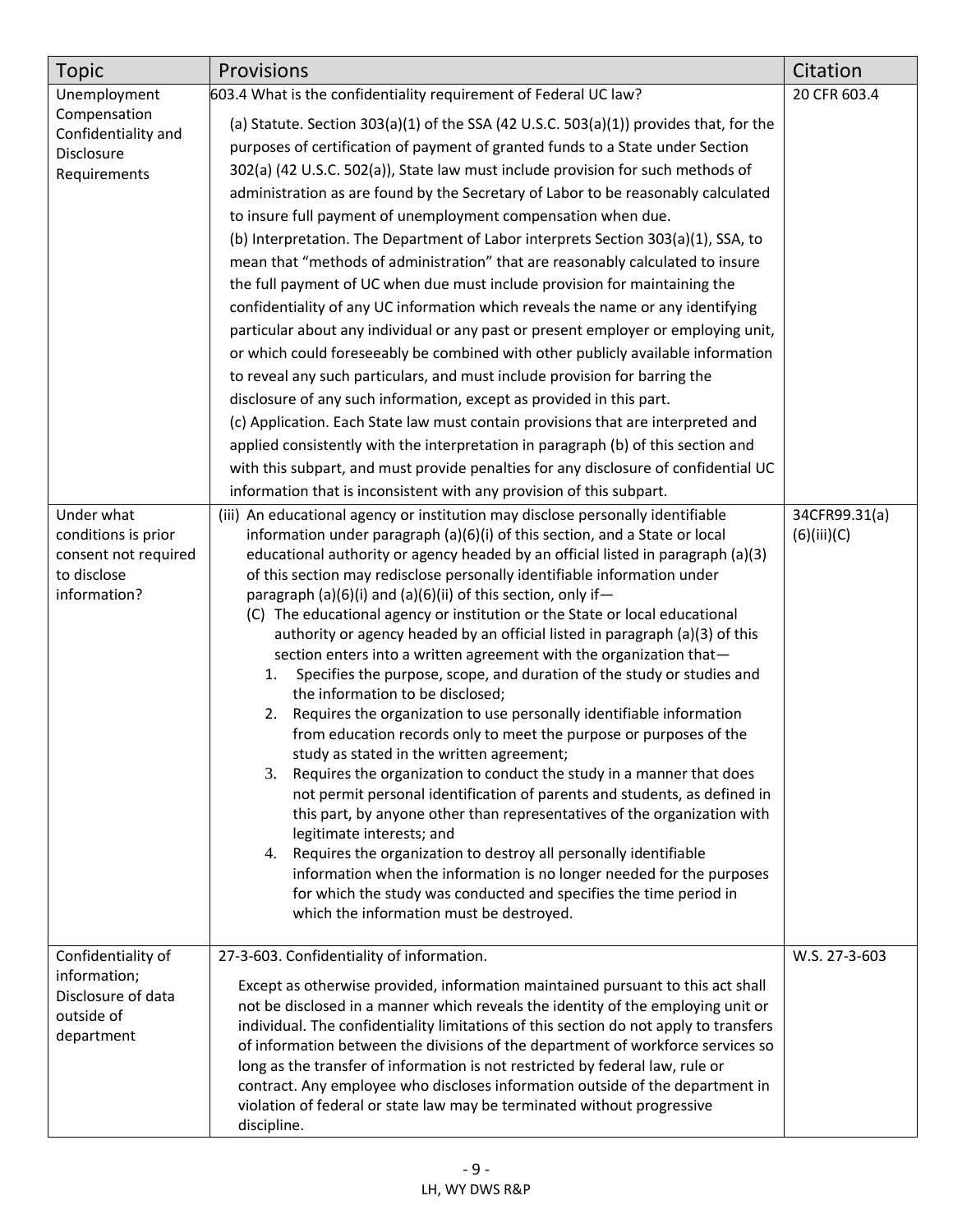| <b>Topic</b>                                                                                                                                      | Provisions                                                                                                                                                                                                                                                                                                                                                                                                                                                                                                                                                                                                                                                                                                                                                                                                                                                                                                                                                                                                                                                                                                                                                                                                                                                                                                                                                                                                                                                                                                                                                                                                                                                                           | Citation                                          |
|---------------------------------------------------------------------------------------------------------------------------------------------------|--------------------------------------------------------------------------------------------------------------------------------------------------------------------------------------------------------------------------------------------------------------------------------------------------------------------------------------------------------------------------------------------------------------------------------------------------------------------------------------------------------------------------------------------------------------------------------------------------------------------------------------------------------------------------------------------------------------------------------------------------------------------------------------------------------------------------------------------------------------------------------------------------------------------------------------------------------------------------------------------------------------------------------------------------------------------------------------------------------------------------------------------------------------------------------------------------------------------------------------------------------------------------------------------------------------------------------------------------------------------------------------------------------------------------------------------------------------------------------------------------------------------------------------------------------------------------------------------------------------------------------------------------------------------------------------|---------------------------------------------------|
| <b>Wyoming Medical</b><br>Practice Act;<br>Protected action and<br>communication; Data<br>is confidential even in<br>custody of other<br>agencies | (h) The confidentiality of all documents and information described in this<br>section shall exist and continue regardless of whether the confidential<br>material is in the custody of any agency of the United States or any other<br>agency of the state of Wyoming with whom the board has cooperated or is<br>cooperating in an investigation.                                                                                                                                                                                                                                                                                                                                                                                                                                                                                                                                                                                                                                                                                                                                                                                                                                                                                                                                                                                                                                                                                                                                                                                                                                                                                                                                   | W.S. 33-26-<br>408(h)                             |
| Report to governor;<br>statistics and<br>information; Use of<br>data collected for<br>statistical purposes in<br>Wyoming                          | 27-2-105. Report to governor; statistics and information required.<br>(a) The department of workforce services shall collect, classify, have printed and<br>submit to the governor in its annual report the following statistics:<br>The hours of labor and number of sex engaged in manual labor;<br>(i)<br>(ii) The aggregate and average daily wages classified by sex and occupation;<br>(iii) The number and character of accidents;<br>(iv) The working conditions of all industrial establishments (including<br>manufacturing establishments, hotels, stores, workshops, theaters, halls<br>and other places where labor is employed);<br>(v) Other information relating to industrial, economic, social, educational,<br>moral and sanitary conditions of the workers; and<br>(vi) The results of its inspection of industrial establishments.                                                                                                                                                                                                                                                                                                                                                                                                                                                                                                                                                                                                                                                                                                                                                                                                                              | W.S. 27-2-105(a)                                  |
| Workforce<br>Investment Act of<br>1998; Planning and<br>Delivery of workforce<br>development<br>programs                                          | (a) IN GENERAL. - For a State to be eligible to receive an allotment under section<br>127 or 132, or to receive financial assistance under the Wagner-Peyser Act (29<br>U.S.C. 49 et seq.), the Governor of the State shall submit to the Secretary for<br>consideration by the Secretary, a single State plan (referred to in this title as<br>the "State plan") that outlines a 5-year strategy for the statewide workforce<br>investment system of the State and that meets the requirements of section 111<br>and this section.<br>(b) CONTENTS.-The State plan shall include-<br>(1) a description of the State board, including a description of the manner<br>in which such board collaborated in the development of the State plan<br>and a description of how the board will continue to collaborate in<br>carrying out the functions described in section 111(d);<br>a description of State-imposed requirements for the statewide<br>(2)<br>workforce investment system;<br>(3) a description of the State performance accountability system<br>developed for the workforce investment activities to be carried out<br>through the statewide workforce investment system, that includes<br>information identifying State performance measures as described in<br>section 136(b)(3)(A)(ii);<br>(4) information describing-<br>(A) the needs of the State with regard to current and projected<br>employment opportunities, by occupation;<br>(B) the job skills necessary to obtain such employment opportunities;<br>(C) the skills and economic development needs of the State; and<br>(D) the type and availability of workforce investment activities in the<br>State. | Public Law 105-<br>220, Sec112 (a)-<br>$(b)(1-4)$ |
| American Recovery &<br>Reinvestment Act of<br>2009; State<br>Applications; Improving<br>Collection & Use of<br>Data                               | IMPROVING COLLECTION AND USE OF DATA. - The State will establish a<br>longitudinal data system that includes the elements described in section<br>6401(e)(2)(D) of the America COMPETES Act (20 U.S.C. 9871).                                                                                                                                                                                                                                                                                                                                                                                                                                                                                                                                                                                                                                                                                                                                                                                                                                                                                                                                                                                                                                                                                                                                                                                                                                                                                                                                                                                                                                                                        | Public Law 111-5,<br>Sec. 14005(d)(3)             |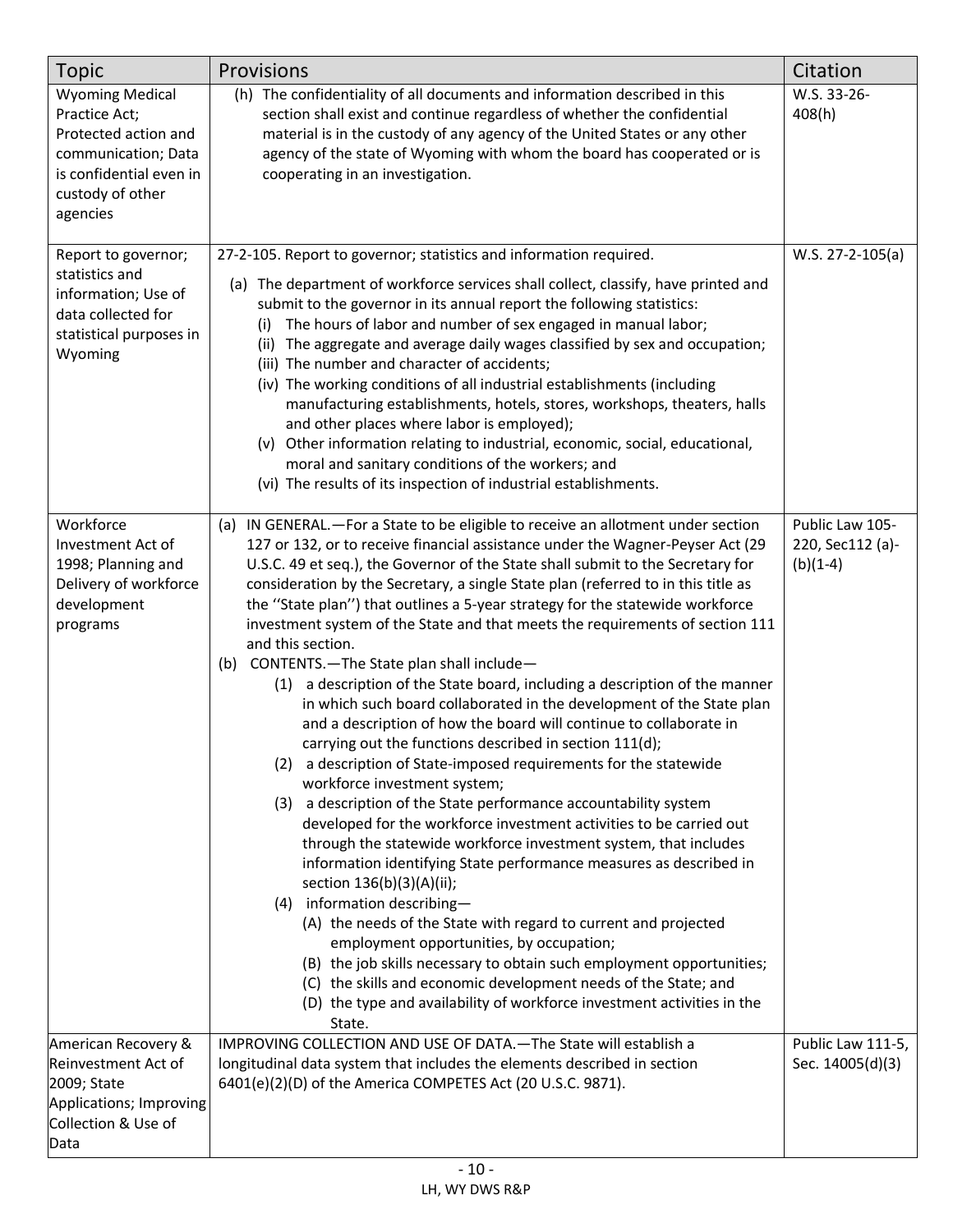| Topic                                      | Provisions                                                                                                                                        | Citation         |
|--------------------------------------------|---------------------------------------------------------------------------------------------------------------------------------------------------|------------------|
| Education                                  | (d) For purposes of supporting the data monitoring process within the education                                                                   | Enrolled Act No. |
| <b>Accountability Data</b>                 | resource block grant model, and to support other education information                                                                            | 29 Section       |
| Systems; Data                              | data needs and analysis, up to five hundred thousand dollars (\$500,000.00)                                                                       | 326(d), 2012     |
| collection and                             | is appropriated from the deferred account for the period commencing on the                                                                        |                  |
| analysis                                   | effective date of this section and ending June 30, 2014, to DWS R&P, to                                                                           |                  |
|                                            | conduct data collection and analysis necessary for the education resource                                                                         |                  |
|                                            | block grant model monitoring process as required under W.S. 21-13-309(u),                                                                         |                  |
|                                            |                                                                                                                                                   |                  |
|                                            | and to assist with the collection and analysis of data necessary for the long                                                                     |                  |
|                                            | term effects of the Hathaway student scholarship program on Wyoming high                                                                          |                  |
|                                            | school students and other data collection and analysis efforts which may be                                                                       |                  |
|                                            | required to carry out this section.                                                                                                               |                  |
| Institutional and                          | (a) Information dissemination activities                                                                                                          | 20 USC §         |
| financial assistance                       | 1. Each eligible institution participating in any program under this subchapter                                                                   | 1092(a)(1)(R)    |
| information for                            | and part C of subchapter I of chapter 34 of title 42 shall carry out                                                                              |                  |
| students; Authority                        | information dissemination activities for prospective and enrolled students                                                                        |                  |
| to collect                                 | (including those attending or planning to attend less than full time)                                                                             |                  |
| employment data of                         | regarding the institution and all financial assistance under this subchapter                                                                      |                  |
| graduates                                  | and part C of subchapter I of chapter 34 of title 42. The information<br>required by this section shall be produced and be made readily available |                  |
|                                            | upon request, through appropriate publications, mailings, and electronic                                                                          |                  |
|                                            | media, to an enrolled student and to any prospective student. Each eligible                                                                       |                  |
|                                            | institution shall, on an annual basis, provide to all enrolled students a list of                                                                 |                  |
|                                            | the information that is required to be provided by institutions to students                                                                       |                  |
|                                            | by this section and section 444 of the General Education Provisions Act [20                                                                       |                  |
|                                            | U.S.C. 1232g] (commonly known as the "Family Educational Rights and                                                                               |                  |
|                                            | Privacy Act of 1974"), together with a statement of the procedures                                                                                |                  |
|                                            | required to obtain such information. The information required by this                                                                             |                  |
|                                            | section shall accurately describe-                                                                                                                |                  |
|                                            | (R) the placement in employment of, and types of employment obtained                                                                              |                  |
|                                            | by, graduates of the institution's degree or certificate programs,                                                                                |                  |
|                                            | gathered from such sources as alumni surveys, student satisfaction                                                                                |                  |
|                                            | surveys, the National Survey of Student Engagement, the Community                                                                                 |                  |
|                                            | College Survey of Student Engagement, State data systems, or other                                                                                |                  |
|                                            | relevant sources;                                                                                                                                 |                  |
| <b>Family Educational</b>                  | b) Release of education records; parental consent requirement; exceptions;                                                                        | 20 USC           |
| <b>Rights and Privacy</b>                  | compliance with judicial orders and subpoenas; audit and evaluation of federally-                                                                 | \$1232g(b)(1)(F) |
| Act; Right of privacy<br>regarding grades, | supported education programs; recordkeeping<br>(1) No funds shall be made available under any applicable program to any                           |                  |
| enrollment, billing                        | educational agency or institution which has a policy or practice of                                                                               |                  |
| information, and                           | permitting the release of education records (or personally identifiable                                                                           |                  |
| other student records                      | information contained therein other than directory information, as defined                                                                        |                  |
|                                            | in paragraph (5) of subsection (a) of this section) of students without the                                                                       |                  |
|                                            | written consent of their parents to any individual, agency, or organization,                                                                      |                  |
|                                            | other than to the following-                                                                                                                      |                  |
|                                            | (F) organizations conducting studies for, or on behalf of, educational                                                                            |                  |
|                                            | agencies or institutions for the purpose of developing, validating, or                                                                            |                  |
|                                            | administering predictive tests, administering student aid programs, and                                                                           |                  |
|                                            | improving instruction, if such studies are conducted in such a manner as                                                                          |                  |
|                                            | will not permit the personal identification of students and their parents                                                                         |                  |
|                                            | by persons other than representatives of such organizations and such                                                                              |                  |
|                                            | information will be destroyed when no longer needed for the purpose                                                                               |                  |
|                                            | for which it is conducted                                                                                                                         |                  |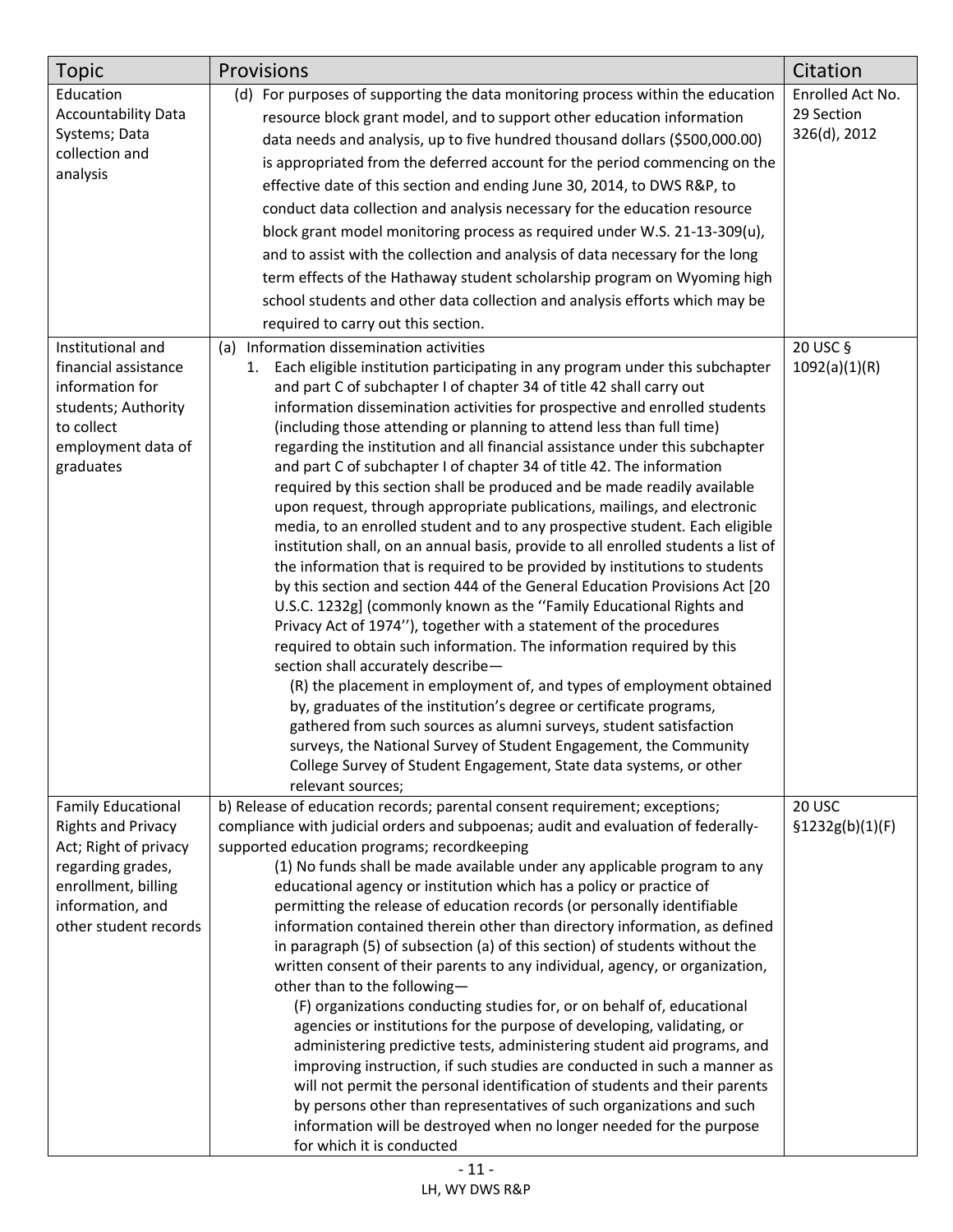| <b>Topic</b>               | Provisions                                                                                                                                                            | Citation            |
|----------------------------|-----------------------------------------------------------------------------------------------------------------------------------------------------------------------|---------------------|
| State Directory of         | (3) Administration of employment security and workers' compensation                                                                                                   | 42 USC              |
| New Hires; Other           | State agencies operating employment security and workers' compensation                                                                                                | \$653a(h)(3)        |
| uses of new hire           | programs shall have access to information reported by employers pursuant to                                                                                           |                     |
| information                | "Subsection (b)" of this section for the purposes of administering such programs.                                                                                     |                     |
| Rehabilitation Act of      | (b) Purpose The purposes of this chapter are-                                                                                                                         | 29 USC              |
| 1973; The analysis         | (1) to empower individuals with disabilities to maximize employment, economic                                                                                         | \$701(b)(1)(A)      |
| and evaluation of          | self-sufficiency, independence, and inclusion and integration into society,                                                                                           |                     |
| Vocational                 | through-                                                                                                                                                              |                     |
| Rehabilitation             | (A) statewide workforce investment systems implemented in accordance with                                                                                             |                     |
|                            | title I of the Workforce Investment Act of 1998 [29 U.S.C. 2801 et seq.]                                                                                              |                     |
|                            | that include, as integral components, comprehensive and coordinated                                                                                                   |                     |
|                            | state-of-the-art programs of vocational rehabilitation;                                                                                                               |                     |
| National Institute of      | The selection and implementation of appropriate security controls for an                                                                                              | <b>NIST Special</b> |
| Standards and              | information system or a system-of-systems are important tasks that can have major                                                                                     | Publication 800-    |
| Technology;                | implications on the operations and assets of an organization as well as the welfare                                                                                   | 53 Revision 3       |
| Recommended                | of individuals and the Nation. Security controls are the management, operational,                                                                                     |                     |
| Security Controls for      | and technical safeguards or countermeasures employed within an organizational                                                                                         |                     |
| <b>Federal Information</b> | information system to protect the confidentiality, integrity, and availability of the                                                                                 |                     |
| Systems and                | system and its information. There are several important questions that should be                                                                                      |                     |
| Organizations              | answered by organizational officials when addressing the security considerations                                                                                      |                     |
|                            | for their information systems:                                                                                                                                        |                     |
|                            | . What security controls are needed to adequately mitigate the risk incurred by                                                                                       |                     |
|                            | the use of information and information systems in the execution of                                                                                                    |                     |
|                            | organizational missions and business functions?                                                                                                                       |                     |
|                            | . Have the selected security controls been implemented or is there a realistic                                                                                        |                     |
|                            | plan for their implementation?                                                                                                                                        |                     |
|                            | . What is the desired or required level of assurance (i.e., grounds for                                                                                               |                     |
|                            | confidence) that the selected security controls, as implemented, are effective in                                                                                     |                     |
|                            | their application?                                                                                                                                                    |                     |
|                            | The answers to these questions are not given in isolation but rather in the context                                                                                   |                     |
|                            | of an effective information security program for the organization that identifies,                                                                                    |                     |
|                            | mitigates as deemed necessary, and monitors on an ongoing basis, risks arising<br>from its information and information systems. The security controls defined in this |                     |
|                            | publication and recommended for use by organizations in protecting their                                                                                              |                     |
|                            | information systems should be employed in conjunction with and as part of a well-                                                                                     |                     |
|                            | defined and documented information security program. The program management                                                                                           |                     |
|                            | controls (Appendix G), complement the security controls for an information system                                                                                     |                     |
|                            | (Appendix F) by focusing on the organization-wide information security                                                                                                |                     |
|                            | requirements that are independent of any particular information system and are                                                                                        |                     |
|                            | essential for managing information security programs. It is of paramount                                                                                              |                     |
|                            | importance that responsible officials understand the risks and other factors that                                                                                     |                     |
|                            | could adversely affect organizational operations and assets, individuals, other                                                                                       |                     |
|                            | organizations, and the Nation.10 These officials must also understand the current                                                                                     |                     |
|                            | status of their security programs and the security controls planned or in place to                                                                                    |                     |
|                            | protect their information and information systems in order to make informed                                                                                           |                     |
|                            | judgments and investments that mitigate risks to an acceptable level. The ultimate                                                                                    |                     |
|                            | objective is to conduct the day-to-day operations of the organization and to                                                                                          |                     |
|                            | accomplish the organization's stated missions and business functions with what the                                                                                    |                     |
|                            | OMB Circular A-130 defines as adequate security, or security commensurate with                                                                                        |                     |
|                            | risk resulting from the unauthorized access, use, disclosure, disruption,                                                                                             |                     |
|                            | modification, or destruction of information.                                                                                                                          |                     |